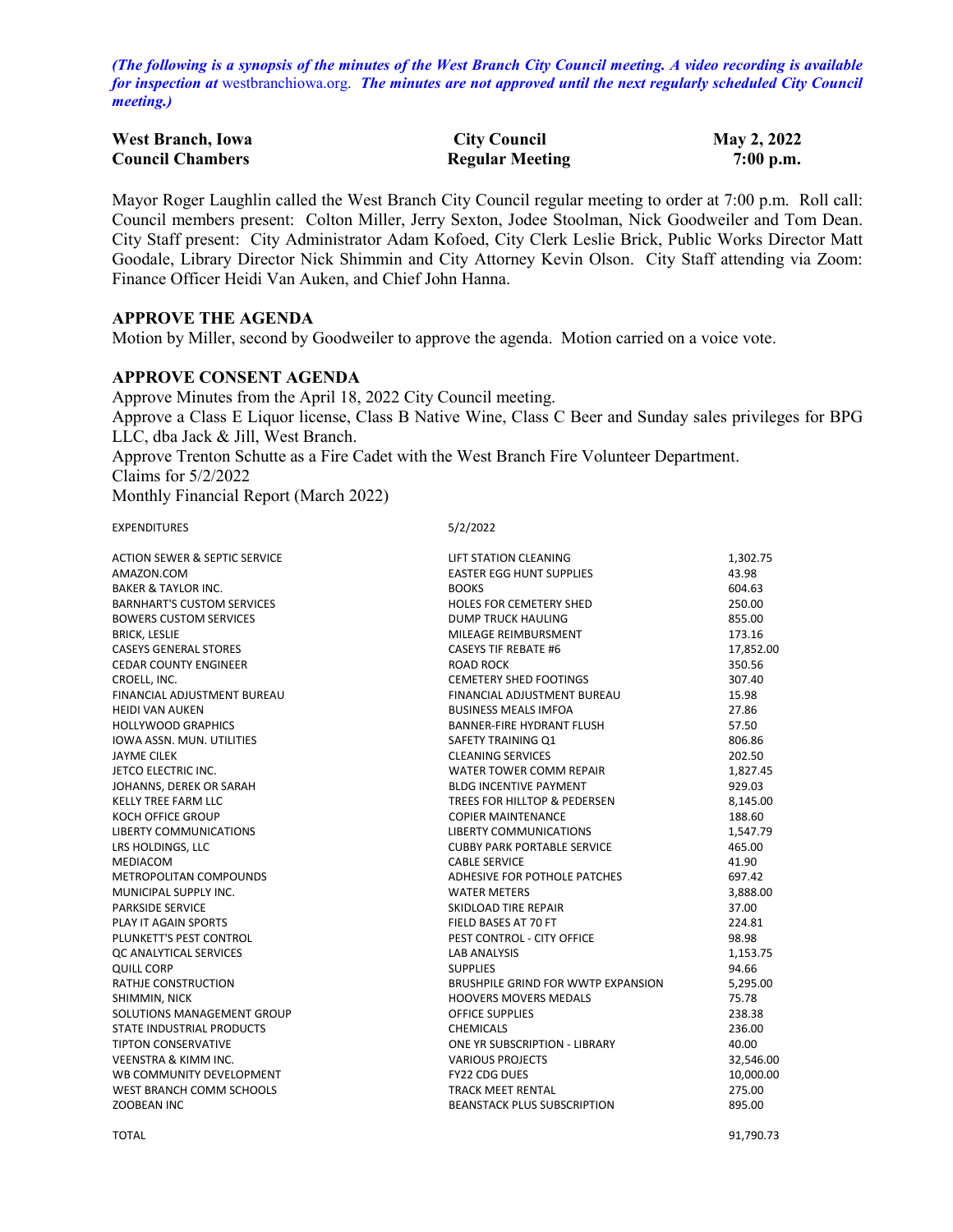|  | PAYROLL-WAGES. TAXES. EMPLOYEE BENEFITS | 4/29/2022 | 44.408.77 |
|--|-----------------------------------------|-----------|-----------|
|--|-----------------------------------------|-----------|-----------|

PAID BETWEEN MEETINGS

| <b>MATT PARROTT</b><br>PITNEY BOWES PURCHASE POWER<br><b>VERIZON WIRELESS</b><br><b>ALLIANT ENERGY</b><br><b>BOUND TREE MEDICAL</b><br><b>CULLIGAN WATER</b><br><b>DINGES PARTNERS GROUP</b><br><b>HEIMAN FIRE EQUIP</b><br>KIRKWOOD COMM COLLEGE<br>LRS HOLDINGS<br>TIPTON ELECTRIC MOTORS<br><b>WEST BRANCH REPAIRS</b><br>UNUM LIFE INSURANCE COMPANY<br>WELLMARK<br><b>WAGEWORKS</b>                                                                                                                         |                                                                                                                                                                                                                                                 | <b>LASER UTILITY CHECKS</b><br><b>REPLENISH POSTAGE - CITY OFFICE</b><br><b>VERIZON WIRELESS</b><br><b>ALLIANT ENERGY</b><br>CYLINDER, REGULATOR<br><b>WATER SOFTNER SERVICE</b><br>APPARATUS PUMP SERVICE, PARTS<br>UNIFORMS, EQUIPMENT<br>TRAINING - FIRE DEPT<br>TRASH & RECYCLING MARCH 2022<br>PRESSURE WASHER PARTS<br>SERVICE - FIRE DEPT<br>LIFE INSURANCE<br><b>HEALTH INSURANCE</b><br><b>EMPLOYEE FLEX PLAN</b> | 620.00<br>1,005.00<br>392.43<br>10,503.04<br>57.58<br>25.20<br>1,547.45<br>1,076.55<br>7.00<br>16,561.50<br>116.44<br>958.12<br>661.66<br>18,968.70<br>158.42 |
|------------------------------------------------------------------------------------------------------------------------------------------------------------------------------------------------------------------------------------------------------------------------------------------------------------------------------------------------------------------------------------------------------------------------------------------------------------------------------------------------------------------|-------------------------------------------------------------------------------------------------------------------------------------------------------------------------------------------------------------------------------------------------|----------------------------------------------------------------------------------------------------------------------------------------------------------------------------------------------------------------------------------------------------------------------------------------------------------------------------------------------------------------------------------------------------------------------------|---------------------------------------------------------------------------------------------------------------------------------------------------------------|
| <b>TOTAL</b>                                                                                                                                                                                                                                                                                                                                                                                                                                                                                                     |                                                                                                                                                                                                                                                 |                                                                                                                                                                                                                                                                                                                                                                                                                            | 52,659.09                                                                                                                                                     |
| <b>GRAND TOTAL EXPENDITURES</b>                                                                                                                                                                                                                                                                                                                                                                                                                                                                                  |                                                                                                                                                                                                                                                 |                                                                                                                                                                                                                                                                                                                                                                                                                            | 188,858.59                                                                                                                                                    |
| <b>FUND TOTALS</b><br>001 GENERAL FUND<br>022 CIVIC CENTER<br>031 LIBRARY<br>110 ROAD USE TAX<br>112 TRUST AND AGENCY<br>125 TIF<br>324 WW TREATMT FACILITY<br>600 WATER FUND<br>610 SEWER FUND<br>950 BC/BS FLEXIBLE BENEFIT<br><b>GRAND FUND TOTAL</b><br>REVENUE-FISCAL YEAR 2022<br><b>FUND</b><br><b>MARCH</b>                                                                                                                                                                                              | 61,007.00<br>755.99<br>8,444.20<br>23,202.45<br>17,711.75<br>17,852.00<br>31,430.00<br>17,676.83<br>10,619.95<br>158.42<br>188,858.59                                                                                                           |                                                                                                                                                                                                                                                                                                                                                                                                                            |                                                                                                                                                               |
| 001 GENERAL FUND<br>022 CIVIC CENTER<br>031 LIBRARY<br>036 TORT LIABILITY<br>110 ROAD USE TAX<br>112 TRUST & AGENGY<br>119 EMERGENCY TAX FUND<br>121 LOCAL OPTION SALES TAX<br><b>125 TIF</b><br>226 DEBT SERVICE<br>300 CAPITAL IMPROVEMENT RESERVE<br>323 I-80 WEST WATER MAIN RELOCATE<br>324-WW TREATMENT FACILITY IMPROVEMENT<br>500 CEMETERY PERPETUAL FUND<br>501 KROUTH PRINCIPAL FUND<br>502 KROUTH INTEREST FUND<br><b>600 WATER FUND</b><br>610 SEWER FUND<br>740 STORM WATER UTILITY<br><b>TOTAL</b> | 90,608.67<br>769.42<br>1,471.71<br>1,630.63<br>15,742.50<br>10,609.15<br>1,464.45<br>41,821.46<br>7,340.91<br>11,129.02<br>2,156.21<br>217,783.03<br>367,290.00<br>347.91<br>42.31<br>18.89<br>44,999.96<br>65,558.73<br>5,580.75<br>886,365.71 |                                                                                                                                                                                                                                                                                                                                                                                                                            |                                                                                                                                                               |

Motion by Dean second by Sexton to approve the Consent agenda. AYES: Dean, Sexton, Miller, Stoolman, Goodweiler. NAYS: None. Motion carried.

# **PRESENTATIONS / COMMUNICATIONS / OPEN FORUM – NONE**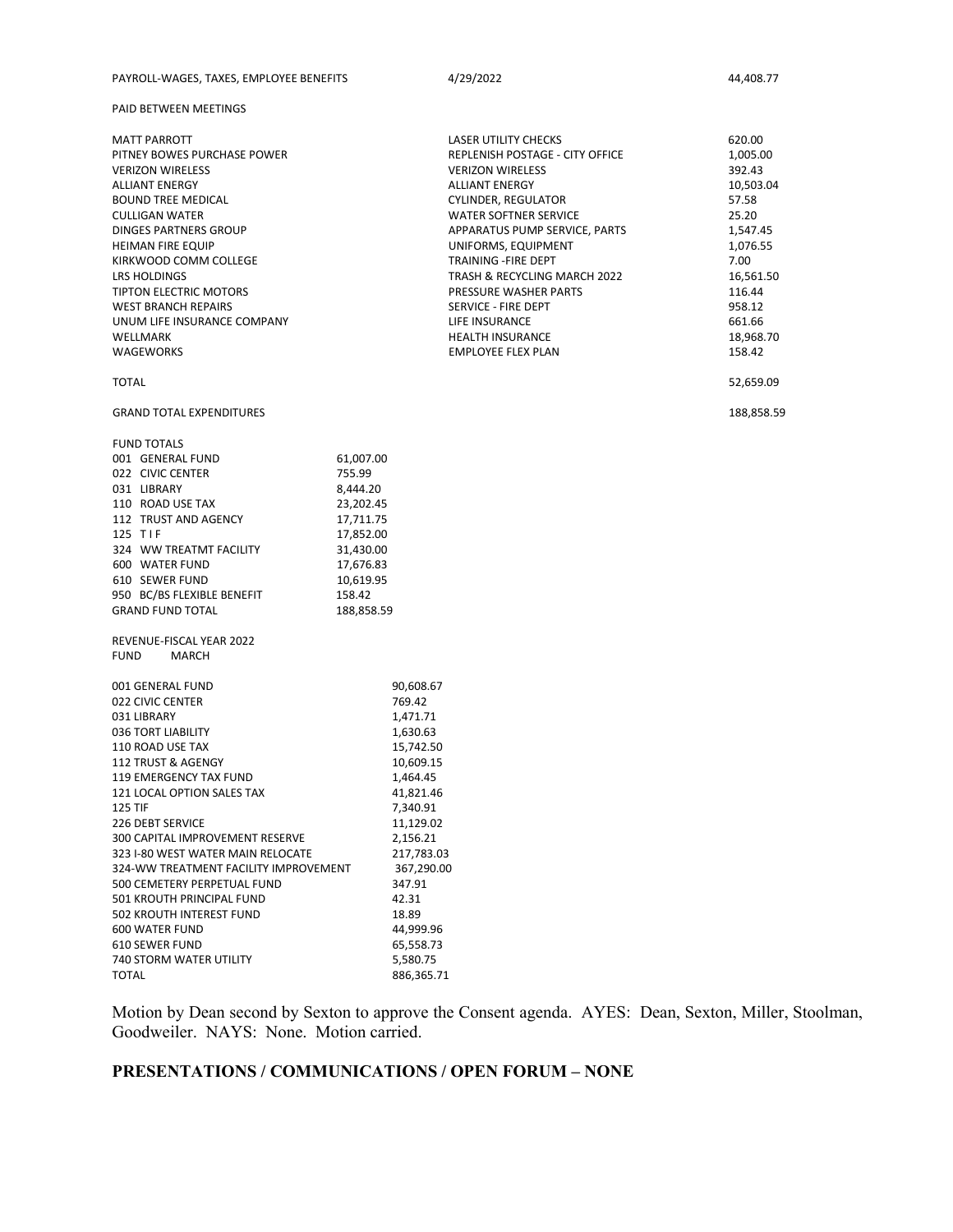#### **PUBLIC HEARING / NON-CONSENT AGENDA**

### **Third Reading Ordinance 792** – Amending Chapter 165 of the Code of Ordinances of the City of West Branch regarding Signs in the HCI Zoning District. / Move to action

#### ORDINANCE NO. 792

AN ORDINANCE AMENDING CHAPTER 165 OF THE CODE OF ORDINANCES OF THE CITY OF WEST BRANCH REGARDING SIGNS IN THE HCI ZONING DISTRICT.

WHEREAS, the Planning and Zoning Commission has recommended changes to the zoning code as outlined below.

NOW, THEREFORE, BE IT ORDAINED:

1. Amendment. Section 165.42 of the Code of Ordinances is hereby amended by adding a new Subsection 5, renumbering the current Subsection 5 to Subsection 6 and adding a new Subsection 7, which reads as follows:

- "5. Permitted Signs, HCI District.
- a. Fascia Signs: Fascia signs shall have a maximum square footage of 15% of the sign wall area. It shall not extend above the roof surface.
- b. Monument Signs: Monument signs are required to be set back a minimum of 5' from the property line. Sign shall not exceed 6' on height. The maximum sign size shall be two square feet for each linear foot of lot frontage not to exceed 200sf or 100sf per sign face.
- c. Freestanding Signs: Freestanding signs shall be set back from the property line a minimum of 5'. Signs shall not be lower than 10' above grade and shall not exceed 65' above grade. The maximum size of a freestanding sign is two square feet per linear foot of lot frontage. Freestanding signs shall be designed by a licensed professional and plans shall be stamped.
- d. Billboards Signs: Billboard and poster panels with a maximum sign area of four hundred (400) square feet, are allowed provided the location of their sites and the limitation of the time of their use, and all other terms and conditions thereof are first approved by the Council.
- e. Canopy signs: Canopy signs shall not have a maximum height or area.
- f. Awning Signs: Awning signs shall have a maximum height of the top of the first story and shall not be limited in size.
- g. Window Signs: Window signs shall have a maximum square footage of 25% of the window glazing area.
- h. All signs permitted in a Residential District.
- i. Illumination: Illuminated signs in HCI Zones can be illuminated internally or externally. If illuminated externally it must be downcast lighting. Illumination shall not exceed a maximum of 1-foot candle measured at the property line. Illumination shall be non-flashing and shall not contain a rotating, oscillating, revolving beam or beacon of light.
- j. Location: At street intersections, freestanding and monument signs shall not be located within a triangle area composed of its sides thirty feet (30) in length and measured along the curb lines from the point of intersection of the above referenced lines.

7. Prohibited Signs in all Zoning Districts.

- a. Animated signs, excluding barber pole signs that do not exceed three feet in height and nine inches in diameter and excluding time and temperature signs and excluding changeable message signs.
- b. Hazardous signs
- c. Obsolete signs
- d. Portable signs, including signs on wheels
- e. Roof signs, unless complying with the City Building Code
- f. Search lights
- g. Spinners or other similar devices
- h. Swinging lights
- i. Signs not anchored for wind load except real estate or like signs."

2. Amendment. The Code of Ordinances is hereby amended by renumbering the current sub section.

3. Conflicts. All ordinances or parts of ordinances not specifically provided for and in conflict with the provisions of this ordinance are hereby repealed.

4. Adjudication. If any section, provision or part of this ordinance shall be adjudged to be invalid or unconstitutional, such adjudication shall not affect the validity of the ordinance as a whole or any section, provision or part thereof not adjudged invalid or unconstitutional.

5. Effective Date. This ordinance shall be in full force and effect after its passage, approval and publication as required by law.

| First reading:  | April 4, 2022  |
|-----------------|----------------|
| Second reading: | April 18, 2022 |
| Third Reading:  | May 2, 2022    |

\_\_\_\_\_\_\_\_\_\_\_\_\_\_\_\_\_\_\_\_\_\_\_\_\_\_\_\_\_\_\_

Roger Laughlin, Mayor

\_\_\_\_\_\_\_\_\_\_\_\_\_\_\_\_\_\_\_\_\_\_\_\_\_\_\_\_\_

ATTEST:

Leslie Brick, City Clerk

Motion by Miller, second by Dean to approve the third reading of Ordinance 792. AYES: Miller, Dean, Goodweiler, Stoolman, Sexton. NAYS: None. Motion carried.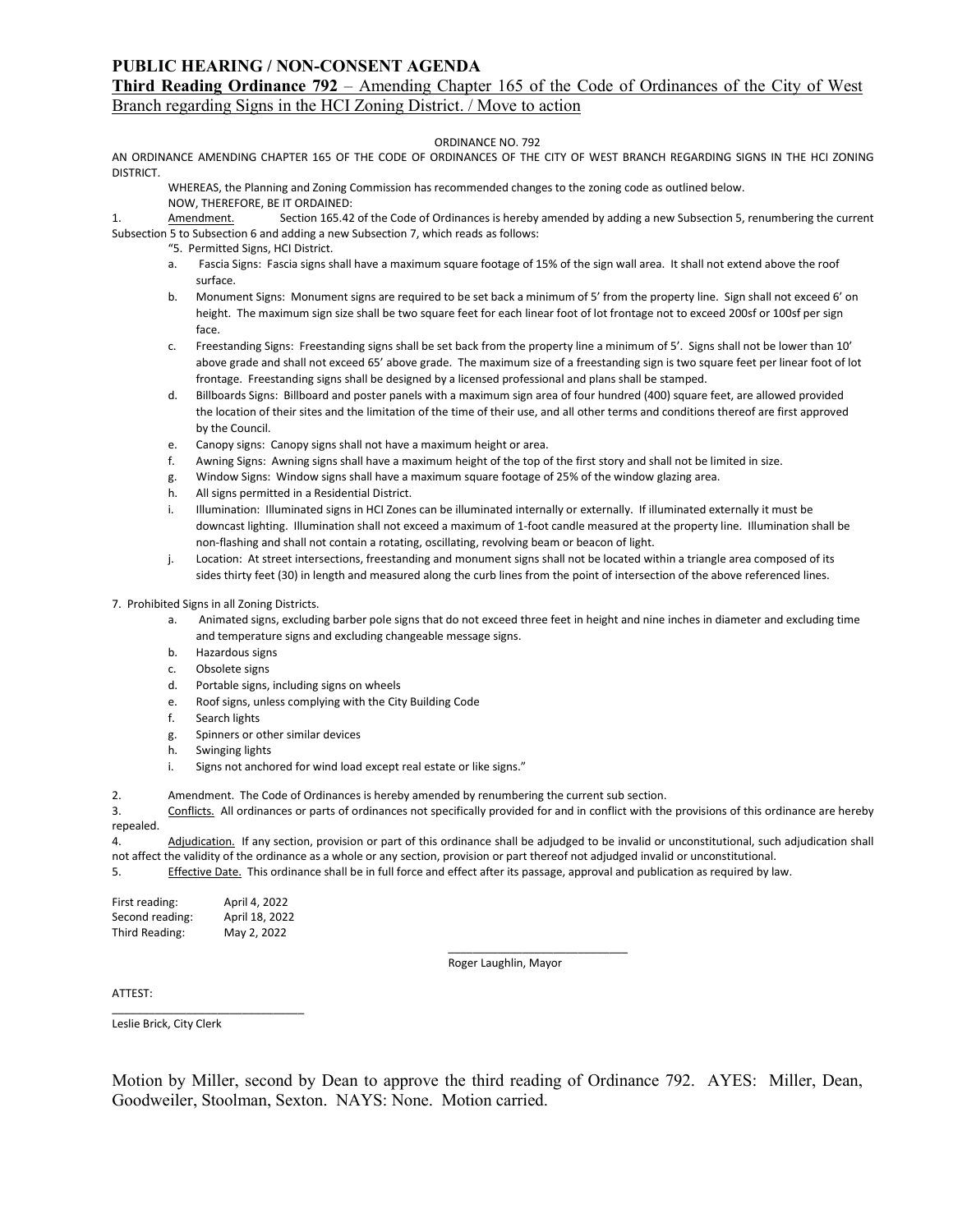Public Hearing – On the proposed Amendment #5 to the Amended and Restated West Branch Urban Renewal Plan.

Laughlin opened the public hearing at 7:04 p.m. There were no public comments. Laughlin closed the public hearing at  $7:05$  p.m.

Resolution 2022-38 – Approving and adopting Amendment #5 to the Amended and Restated Urban Renewal Plan for the West Branch Urban Renewal Area. / Move to action.

Amendment number five (5) adds four (4) additional projects to the urban renewal plan including; tax increment financing rebates to Advantage Development, owner of Parkside Hills Subdivision and Advantage Rentals, owner of Parkside Petroleum, property north of East Main Street, between North 1<sup>st</sup> and 4<sup>th</sup> St, designated as slum & blight condition and a parcel on either side of Wapsi Creek as it meanders through the corporate limits of West Branch.

Motion by Sexton, second by Goodweiler to approve Resolution 2022-38. AYES: Sexton, Goodweiler, Stoolman, Dean, Miller. NAYS: None. Motion carried.

## Resolution 2022-39- Approving the Final Plat for Parkside Hills – Second Addition, West Branch, Iowa. / Move to action.

Chad Kuene, owner of Parkside Hills reminded the Council that this parcel, known as Lot 14 is being divided into two commercial lots so that the lots can be sold separately. Kuene will be submitting a site plan soon for lot 1 for commercial space. The Council had no questions.

Motion by Miller, second by Dean to approve Resolution 2022-39. AYES: Miller, Dean, Goodweiler, Sexton, Stoolman. NAYS: None. Motion carried.

Resolution 2022-40 - Approving a Developer's Agreement with Advantage Development Inc. including Tax Increment Rebate Payments. /Move to action.

This agreement is for commercial development on lots 10, 13 and 14. Lots 13 and 14 shall receive a 70% tax rebate for a period of ten years and lot 10 shall receive 70% tax rebate up to a maximum of \$400,000 (due to unexpected land purchase for stormwater drainage). The Council had no additional comments or questions. Motion by Dean, second by Miller to approve Resolution 2022-40. AYES: Dean, Miller, Sexton, Goodweiler, Stoolman. NAYS: None. Motion carried.

Resolution 2022-46 – Approving a Developer's Agreement with Advantage Rentals, LLC, including Tax Increment Rebate Payments. / Move to action.

This agreement is for the improvements the owner is making to the property during its remodel of the gas station. The agreement provides for 70% tax rebate for ten years on the value of the new assessment of the property. The Council had no additional comments of questions.

Motion by Dean, second by Miller to approve Resolution 2022-46. AYES: Dean, Miller, Stoolman, Sexton, Goodweiler. NAYS: None. Motion carried.

## Resolution 2022-41 – Approving the Site Plan for Croell Redi Mix Temporary Concrete Plant. / Move to action.

The proposed site plan from Croell Redi Mix, located at the corner of Baker Avenue and Fawcett Drive is for two upcoming projects the company has been awarded. These projects require the need for a temporary concrete plant to handle the volume of work anticipated. The plant is expected to be in operation for the summer of 2022 and 2023. Laughlin said his only concern was dust control and sweeping of the street when needed. A representative from Croell responded that a broom would be on site to keep Fawcett Drive clear. Goodweiler suggested that area businesses be notified of the temporary plant but Kofoed said he didn't feel it was necessary unless a nuisance is created. The Council had no other questions or comments.

Motion by Miller, second by Sexton to approve Resolution 2022-41. AYES: Miller, Sexton, Stoolman, Dean, Goodweiler. NAYS: None. Motion carried.

## Resolution 2022-42 – Approving a Water Tower maintenance and inspection agreement with Maguire Iron. /Move to action.

Melinda Kurtz of Suez (who presented a quote to the Council in January), requested that the Council table this item based on her submission of new proposal information. Kurtz asked that the Council re-evaluate the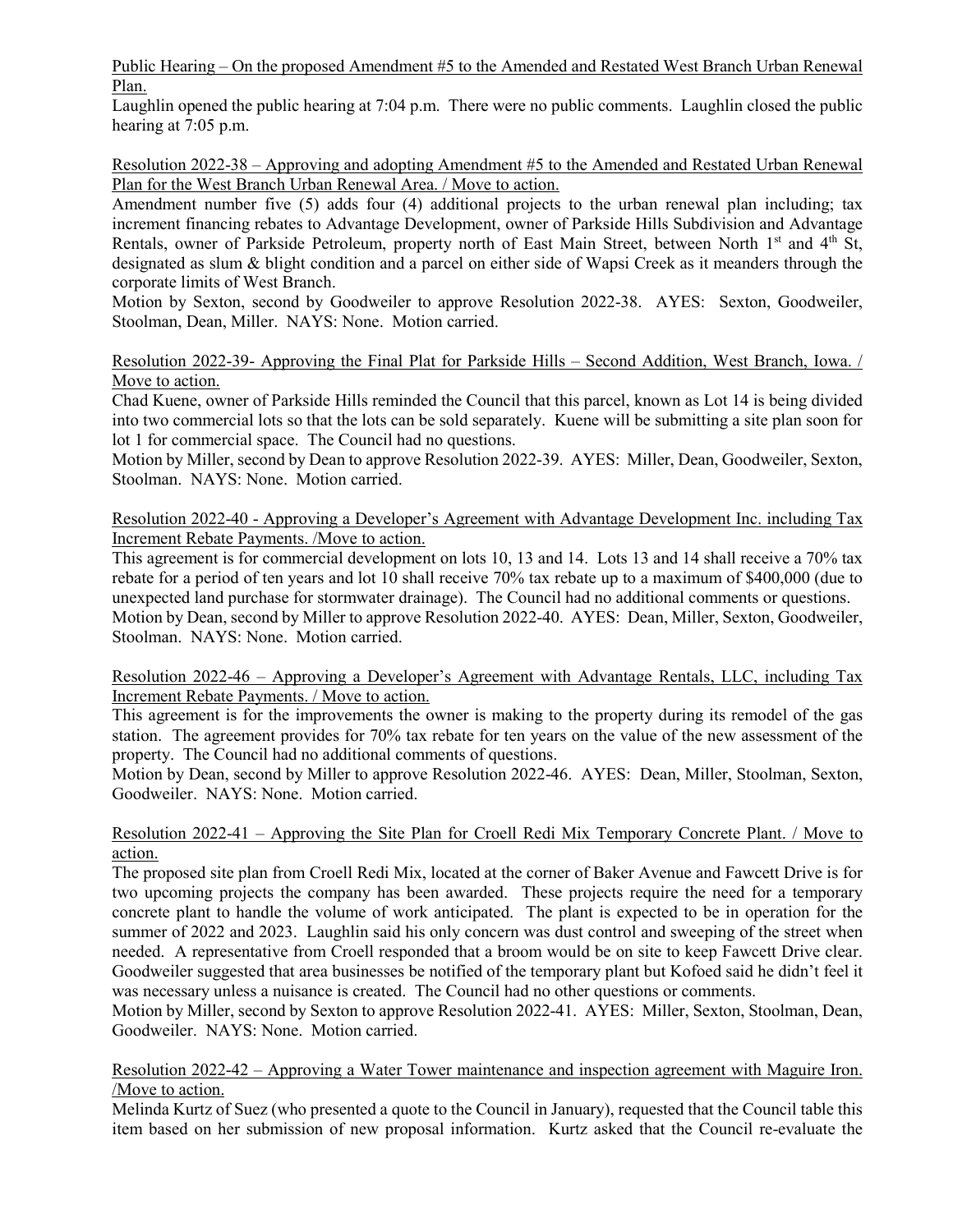information submitted before awarding the contract. Kofoed acknowledged that he received new information a few hours before the meeting. Kofoed said the two quotes were 'comparable' and that Maguire Iron was the least expensive option and that other information obtained when comparing the two quotes was not a deciding factor. Kurtz objected that her quote included a 'mixer' (used for preventing ice to form) for the south water tower as requested and that Maguire's quote did not include pricing for that. Kurtz said she would remove it if the mixer was not a requirement. The Council discussed Kurtz' request and decided to table the item pending further review by staff and await and their recommendation for awarding the contract to either party.

Motion by Goodweiler, second by Sexton to table Resolution 2022-42. AYES: Goodweiler, Sexton, Stoolman, Dean. NAYS: Miller. Motion carried, item tabled.

Resolution 2022-43 - Approving various contracts for Hoover's Hometown Days 2022 in the amount of \$2,375.00. / Move to action.

Motion by Miller, second by Goodweiler to approve Resolution 2022-43. AYES: Miller, Goodweiler, Dean, Stoolman, Sexton. NAYS: None. Motion carried.

#### Resolution 2022-44 – Authorizing the transfer of funds. / Move to action.

Van Auken explained that the transfers are all budgeted expenses to pay dept service payments and a transfer to the library for their FY22 budget.

Motion by Miller, second by Sexton to approve Resolution 2022-44. AYES: Miller, Sexton, Stoolman, Goodweiler, Dean. NAYS: None. Motion carried.

## Resolution 2022-45 – Setting a date for a Public Hearing on Amending the current Budget for the Fiscal Year ending June 30, 2022. / Move to action.

A public hearing is set for Monday, May  $16<sup>th</sup>$  at 7:00 p.m. During the public hearing, the Council will listen to all public comments regarding the proposed amendment.

Motion by Miller, second by Sexton to approve Resolution 2022-45. AYES: Miller, Sexton, Dean, Goodweiler, Stoolman. NAYS: None. Motion carried.

#### Discussion – The Meadow's Part 5 Preliminary Plat and Subdivider's Agreement

Chris Kofoed, co-owner of The Meadow's Development Inc. described the preliminary plat as having 23 residential lots zoned R-2. Kofoed stated that although Planning & Zoning approved the plat at their April  $26<sup>th</sup>$ meeting, several items still need addressed by the developer and their engineer. Kofoed said items still needed are a street grade variance for Prairie View Drive, stormwater calculations for the detention basin, and what was needed for stormwater easements for the city. Kofoed asked the Council for direction on the existing stormwater easement on the south end of the property on whether a 10' or 20' easement would be required or the city would want a bioswale installed instead. After discussion on the stormwater easement, the council agreed that a 10' easement on the rear lots was sufficient and that a bioswale would not be needed as it adds extra maintenance costs and time to city staff. Kofoed added that a detention basin would be added along the east edge of the property and asked the Council if they had any ideas for it (wet or dry). No decision was made. Kofoed noted a couple of other items raised regarding the street width and said it was determined that 29' was okay and a transition to the 31' street would begin at Loethen Ridge. He added that the cluster mailbox would be located on Outlot A and that a curb cut would be installed so that residents could pull off the street to access their mailbox. City Administrator Kofoed advised the Council that going forward, staff will direct all future developers to adhere to the city's timelines for submitting all required information before requesting approval from the Planning & Zoning Commission and added that this item will not be moved forward to City Council until all outstanding items have been addressed.

## Discussion – West Branch Public Library stairs

Library Director Nick Shimmin addressed the Council with a proposal from the Library Board that the City pay fifty percent of the repair costs for the upper stairs at the West Branch Library. Shimmin said he received two quotes for the project with very different costs. Shimmin said he is not very knowledgeable with what kind of repair is needed so he asked Public Works Director Goodale for his assistance. Goodale said the main difference in the quotes was that one quote included full footings, and the other did not. Shimmin discussed the Library Boards proposal with City Administrator Kofoed and funding options available. The Council discussed the two proposals and questioned if full footings are necessary (based on their working knowledge).